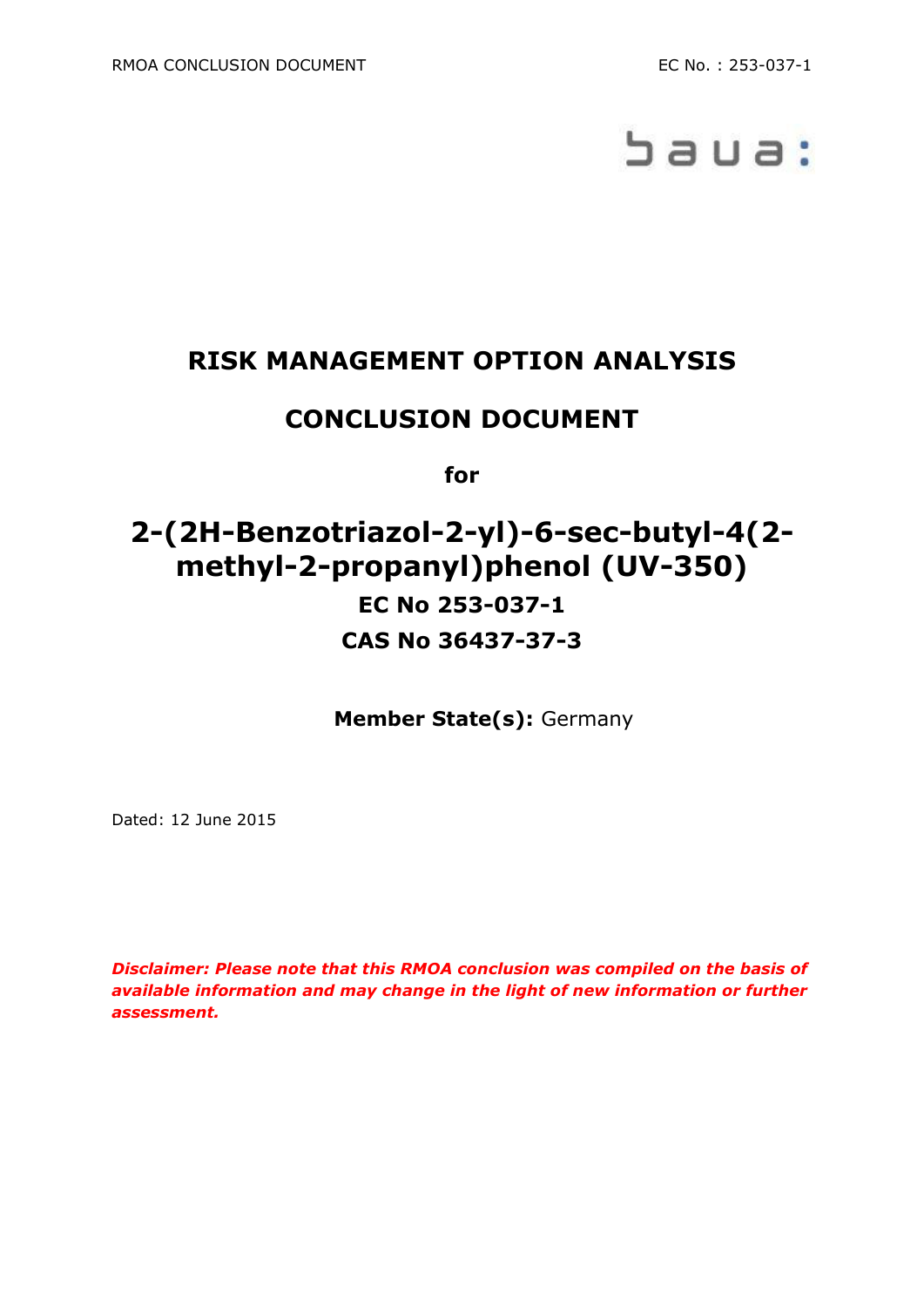#### **Foreword**

-

The purpose of Risk Management Option analysis (RMOA) is to help authorities decide whether further regulatory risk management activities are required for a substance and to identify the most appropriate instrument to address a concern.

RMOA is a voluntary step, i.e., it is not part of the processes as defined in the legislation. For authorities, documenting the RMOA allows the sharing of information and promoting early discussion, which helps lead to a common understanding on the action pursued. A Member State or ECHA (at the request of the Commission) can carry out this case-bycase analysis in order to conclude whether a substance is a 'relevant substance of very high concern (SVHC)' in the sense of the SVHC Roadmap to 2020<sup>1</sup>.

An RMOA can conclude that regulatory risk management at EU level is required for a substance (e.g. harmonised classification and labelling, Candidate List inclusion, restriction, other EU legislation) or that no regulatory action is required at EU level. Any subsequent regulatory processes under the REACH Regulation include consultation of interested parties and appropriate decision making involving Member State Competent Authorities and the European Commission as defined in REACH.

This Conclusion document provides the outcome of the RMOA carried out by the author authority. In this conclusion document, the authority considers how the available information collected on the substance can be used to conclude whether regulatory risk management activities are required for a substance and which is the most appropriate instrument to address a concern. With this Conclusion document the Commission, the competent authorities of the other Member States and stakeholders are informed of the considerations of the author authority. In case the author authority proposes in this conclusion document further regulatory risk management measures, this shall not be considered initiating those other measures or processes. Since this document only reflects the views of the author authority, it does not preclude other Member States or the European Commission from considering or initiating regulatory risk management measures which they deem appropriate.

<sup>&</sup>lt;sup>1</sup> For more information on the SVHC Roadmap: [http://echa.europa.eu/addressing-chemicals](http://echa.europa.eu/addressing-chemicals-of-concern/substances-of-potential-concern)[of-concern/substances-of-potential-concern](http://echa.europa.eu/addressing-chemicals-of-concern/substances-of-potential-concern)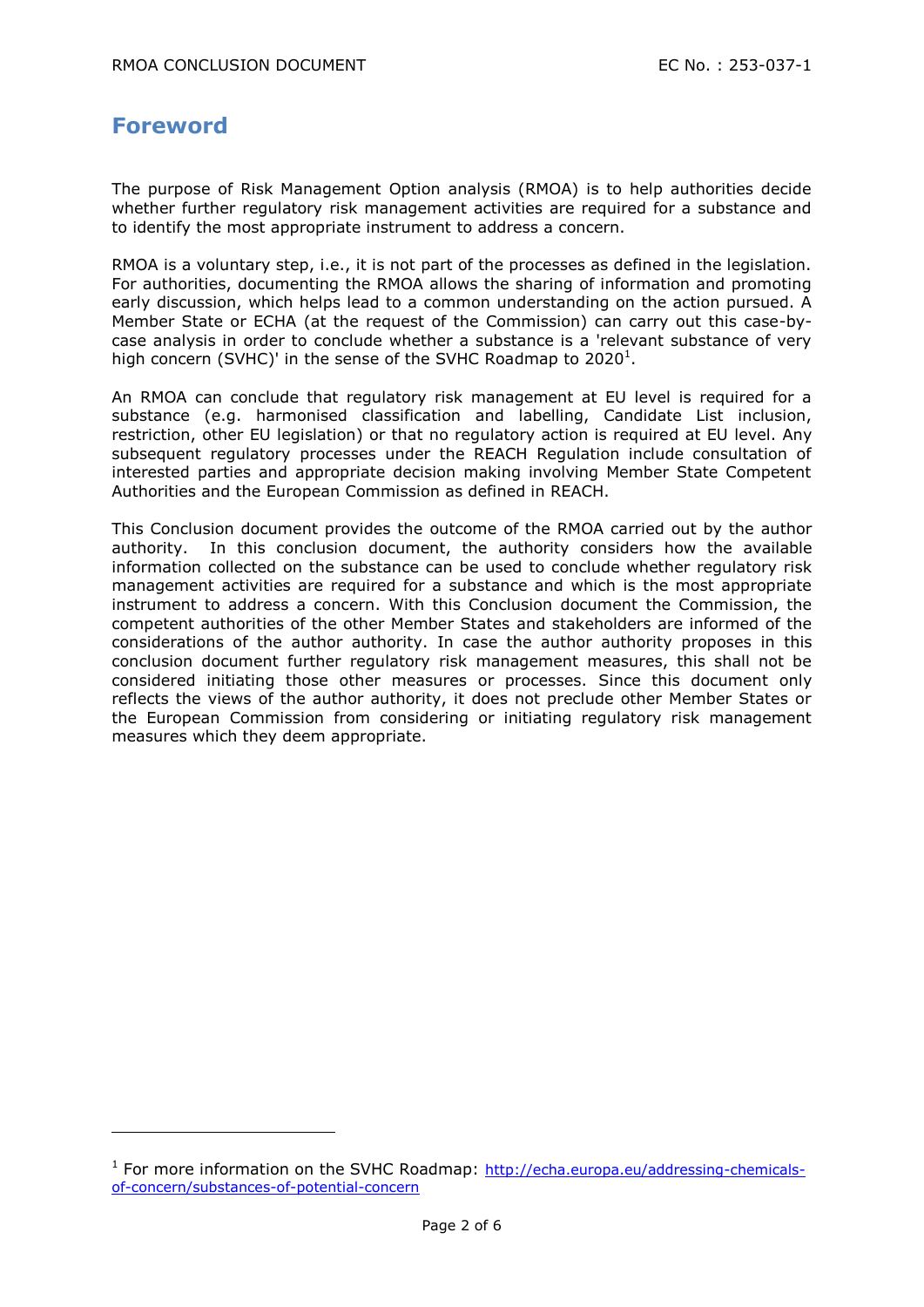## **1. OVERVIEW OF OTHER PROCESSES / EU LEGISLATION**

Germany already submitted an SVHC-Dossier on UV-350 in 2013. However, "due to the need for further consideration of the documentation provided by the dossier submitter during the (MSC) meeting, the Member State Committee agreed that it is currently not possible to conclude on the identification of 2-(2H-benzotriazol-2-yl)-4-(tert-butyl)-6- (sec-butyl)phenol (UV-350) as a substance of very high concern." The RMOA of UV-350 was revised in May 2015 and a revised SVHC-Dossier will be submitted in August 2015. No other completed/ongoing processes (including RMOA) and EU legislation relevant for the substance are known.

## **2. CONCLUSION OF RMOA**

This conclusion is based on the REACH and CLP data as well as other available relevant information taking into account the SVHC Roadmap to 2020, where appropriate.

| <b>Conclusions</b>                               | <b>Tick</b><br>box |
|--------------------------------------------------|--------------------|
| Need for follow up regulatory action at EU level | Χ                  |
| Harmonised classification and labelling          |                    |
| Identification as SVHC (authorisation)           | ◡                  |
| Restrictions                                     |                    |
| Other EU-wide measures                           |                    |
| No need for regulatory follow-up action          |                    |

# **3. FOLLOW-UP AT EU LEVEL**

#### **3.1 Need for follow-up regulatory action at EU level**

## **3.1.1 Identification as a substance of very high concern, SVHC (first step towards authorisation)**

UV-350 may be used as a UV stabilizer for plastics, polyurethanes and rubber and in formulations used for coating of surfaces. It is unclear if UV-350 is used in the EU in relevant amounts. There are alternatives to UV-350, but so far it is uncertain if they are technically feasible for the same uses. At least some of these alternatives seem to have problematic properties by themselves.

UV-350 appears to fulfil the Art. 57 (e) criteria set out in Annex XIII according to the following data:

#### Persistence:

The persistence of UV-350 has been assessed by using a weight of evidence approach.

Conclusions of the weight of evidence approach:

- Results of the screening test on similar substances (UV-320, UV-327 and UV-328) along with the QSAR-results on UV-350 indicate a very low potential for biodegradation.
- The degradation of the substance EC 407-000-3 (Reaction mass of branched and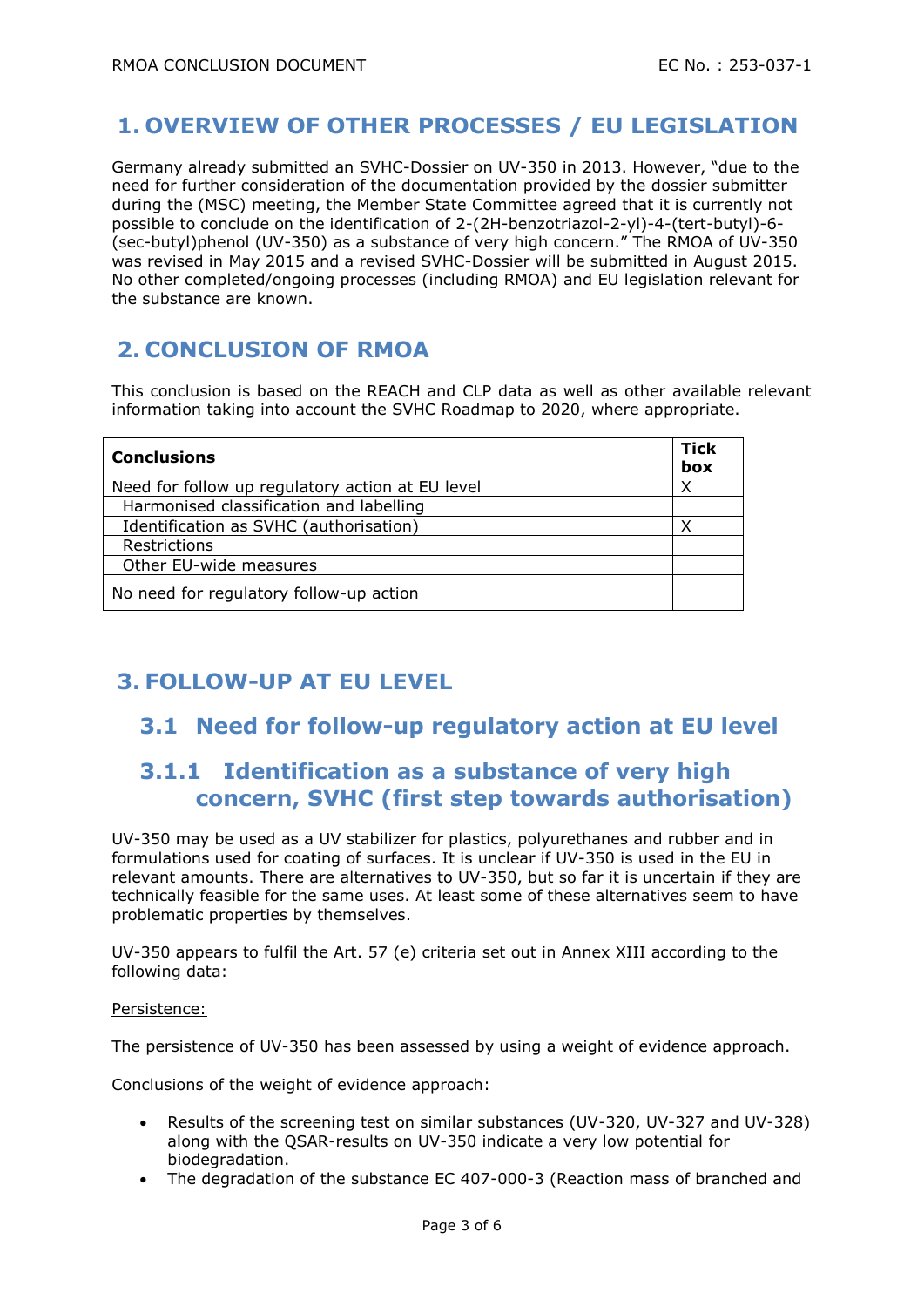linear C7-C9-alkyl-3-[3-(2-H-benzotriazol-2-yl)-5-(1,1-dimethyl)-4 hydroxyphenyl]-propionates) was studied in several simulation tests. In these studies, a major degradation product (M1) was analyzed. This metabolite is structurally very similar to UV-350 only with a minor different substitution group in position four and six of the phenolic ring. M1 was formed in the water phase, and dissipated rapidly in a few days to the sediment compartment. In the sediment, M1 is persistent with calculated disappearance half-lives ( $DT_{50}$ ) up to 238 and 248 days depending on the sediment type. As the disappearance in this case has to be faster than the degradation of M1, degradation half-lives (DegT<sub>50</sub>values) in turn have to be higher than the  $DT_{50}$ -values. Therefore they will have to exceed the vP-trigger for sediment as defined in Annex XIII. As the differing side chain of M1 will be degraded faster than that of UV-350, DegT $_{50}$ -values for UV-350 have to be even higher.

- In a recent field study on dissipation in soil phenolic benzotriazoles were tested. The results indicate that the persistence of similar substances (UV-327, UV-328) has to be higher than the numerical vP-criterion of 180 days for the soil compartment as defined in Annex XIII.
- In a very recent water/sediment study according to OECD 308 (non-GLP), UV-350 rapidly and completely dissipated to sediment and was practically not degraded over 100 days (recovery 99 %).
- For similar substances (UV-327 and UV-328) available monitoring studies indicate presence of the substances in sediments decades after environmental releases had stopped. Model calculations indicate that these findings can only be explained if the half life for degradation is exceeding the Annex XIII trigger of 180 days.
- Thus, applying the weight of evidence approach, UV-350 seems to fulfil the Pand vP-criteria of REACH Annex XIII.

#### Bioaccumulation:

UV-350 was tested in a bioconcentration study according to OECD 305 C. Two different substance concentrations were tested in common carp (*Cyprinus carpio*) in the tests.

| <b>Test concentration in</b><br>$\mu$ g/L | <b>BCF</b> reported | <b>BCF</b> lipid-normalised |
|-------------------------------------------|---------------------|-----------------------------|
| 1.0                                       | 7700 <sup>1</sup>   | 20263                       |
| ก 1                                       | $13000^{1}$         | 34210                       |

#### **Table: BCF reported and BCF lipid normalised of UV-350 (values refer to whole body wet weight basis)**

 $\frac{1}{1}$  Average lipid content of test fish 1.89 %

The data presented in the assessed studies suggest that UV-350 fulfils the B- and vBcriteria of REACH Annex XIII.

#### Consideration of authorisation:

As shown above UV-350 is considered a vPvB substance and thus can be identified as an SVHC. The objective for further risk management in this case is the identification of UV-350 as SVHC and in the long-term its substitution with substances or technologies of less concern.

Inclusion of UV-350 in the candidate list would trigger the obligation to inform downstream users as of REACH Article 33, if the substance is present in an article at a concentration  $> 0.1$  %. Furthermore manufacturers and importers must notify ECHA if the substance is present in articles at concentrations  $> 0.1$  % by weight (REACH)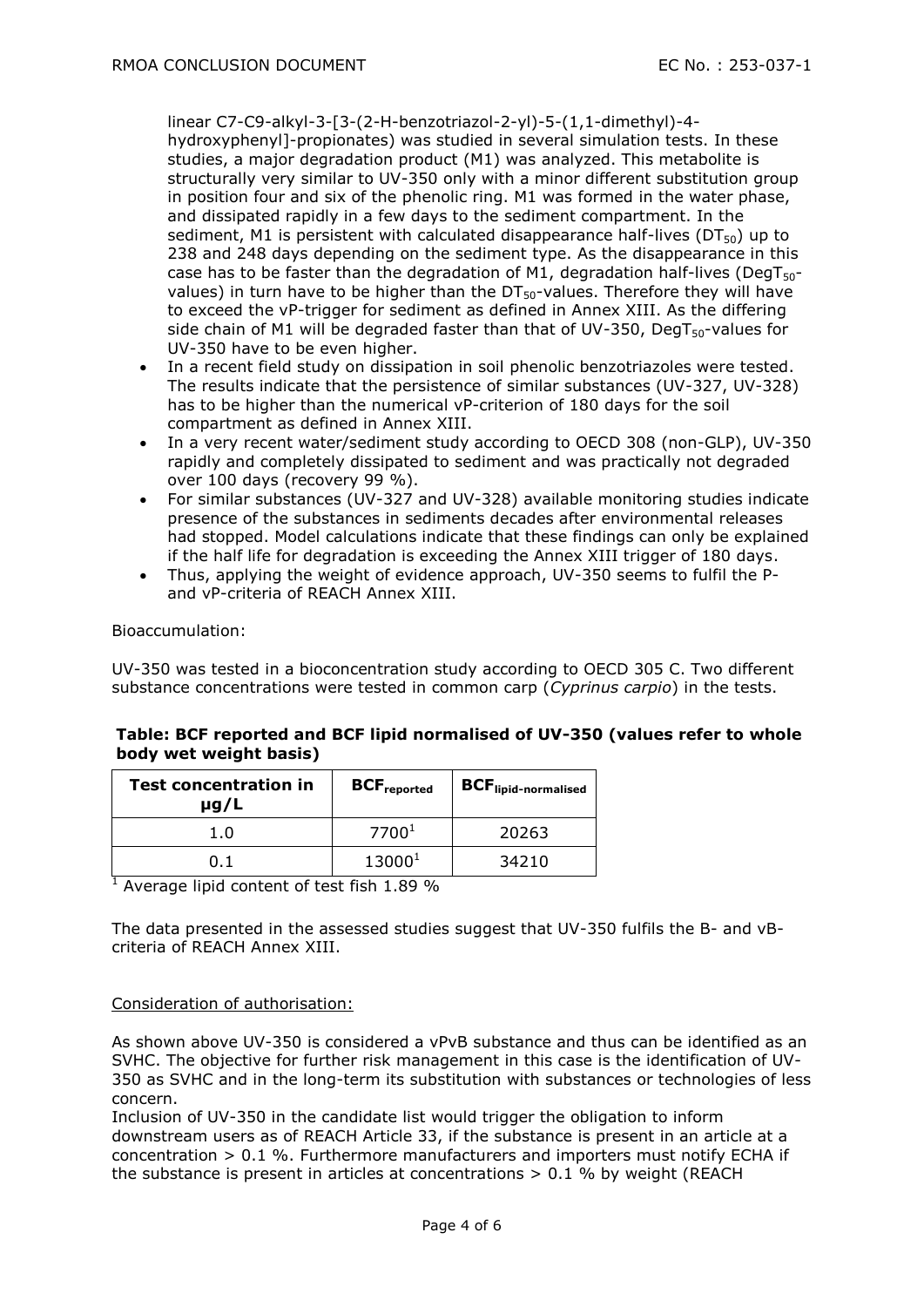Article 7), if they are present in the articles at a tonnage level  $> 1$  t/a and exposure of humans or the environment cannot be ruled out.

It is furthermore a strong signal to enterprises manufacturing, importing, and using these substances as such or in articles that the identified substances have properties of concern and should be substituted. This might then lead to the decision of a producer or downstream user to switch to a less hazardous alternative.

In conclusion, SVHC identification is necessary as a first regulatory step for, e.g., obtaining further information on uses of UV-350 and quantities put on the market, especially when dealing with imported articles. Up to now there is no complete picture of the (imported) articles containing the substances, so these obligations might trigger the need for further regulation.

In order to achieve the ultimate objective of substitution of UV-350 SVHC-identification may be followed by inclusion in Annex XIV, i.e. the authorisation procedure. A drawback of this option is that it would preclude later restrictions based on its SVHC properties (except for consumer products) as per article 58 (5). However, this regulatory management option achieves the risk reduction objective substitution as far as uses of the substance within the EU are concerned.

In conclusion the substitution target could be achieved both by an inclusion in Annex XIV or a restriction after an SVHC-identification. Currently there is not enough information on UV-350 in imported articles, so a combination of SVHC-identification followed by the authorisation process is considered to be the most appropriate combination of risk management options at this point in time.

## **3.1.2 Restriction**

SVHC-identification might also be followed by a restriction. Advantages of this option are that imported articles can be covered and no regulatory follow-up process is triggered after an inclusion in Annex XVII. Furthermore, a restriction can selectively be imposed on substances as such, in mixtures and/or articles, i.e. a positive definition of restricted uses is possible, whereas under the authorisation procedure only exceptions to the general rule may be defined. However, based on the known uses there seems to be no need for a targeted restriction.

However, SVHC identification might yield further information on uses of UV-350 and quantities put on the market, especially with regard to imported articles. Up to now there is no complete picture of the (imported) articles containing the substance, so these obligations might trigger the need for further regulation, i.e. a restriction of imported articles.